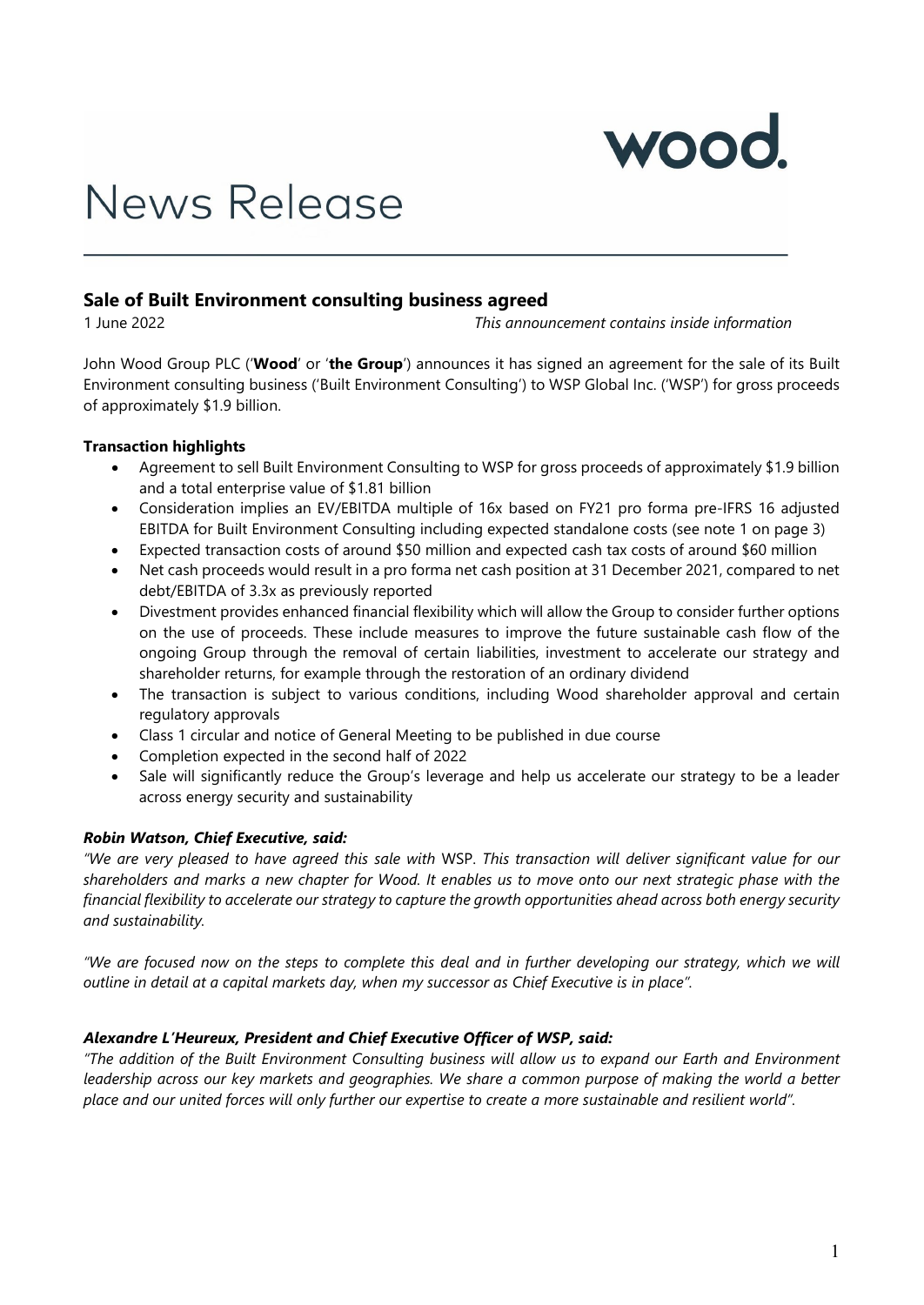# **Use of proceeds**

The primary and immediate use of the net cash proceeds from the transaction will be a reduction in the Group's net debt to strengthen our balance sheet and provide financial flexibility to deliver our strategy.

At 31 December 2021, the Group's net debt (excluding leases) was \$1.4 billion and our net debt to adjusted EBITDA (excluding leases and on a pre-IFRS 16 basis) ratio was 3.3 times. The pro forma position at 31 December 2021 including the proceeds of this disposal would have been a net cash position.

# **Capital allocation**

From this stronger balance sheet position, we will consider options for the best use of capital to maximise shareholder value, including:

- Ways of improving the future sustainable free cash flow of the ongoing Group through early settlement of liabilities, for example removing the Group's asbestos liability and accelerating existing regulatory payments
- Organic and inorganic investment to accelerate our strategy
- Shareholder returns, for example through the restoration of an ordinary dividend

The Group's target leverage is a ratio of net debt to adjusted EBITDA of 0.5 to 1.5 times over time. We expect that the net cash proceeds will reduce the Group's leverage on completion and that our leverage will remain within the target range after some capital is applied to the options above.

## **Lender consent and debt covenant amendment**

As part of the sale process and Circular requirements, Wood has agreed lender consent for the sale and a temporary amendment of the net debt to EBITDA covenant for its revolving credit facility, UKEF and USPP notes from 3.5x to 4.5x for both the June 2022 and December 2022 measurement dates.

## **Outlook**

The Group's outlook for this financial year remains unchanged from that set out in our 2021 full year results announcement on 20 April 2022. Excluding the impact of this sale, we expect higher revenue in 2022 across our business supported by the growth in our order book.

Excluding the proceeds from the sale of our Built Environment business, we expect no improvement in net debt in 2022 compared to 2021. The typical working capital outflow in our business in the first half is expected to lead to net debt being higher at 30 June 2022 than at 31 December 2021.

## **The future of Wood: a leader across energy security and sustainability**

This transaction will provide the financial flexibility for us to deliver on our strategy to be a leader across energy security and sustainability through our exposure to five key growth drivers:

- Energy security
- Carbon intensity reduction
- Industrial decarbonisation
- Resourcing the energy transition
- Low carbon energy

These drivers provide significant growth opportunities for the Group that, combined with our measured risk appetite, improved operational delivery and strong balance sheet should help deliver value for our shareholders over the medium term.

We will set out our strategy in more detail at a Capital Markets Day at a later date, following the appointment of our new Chief Executive.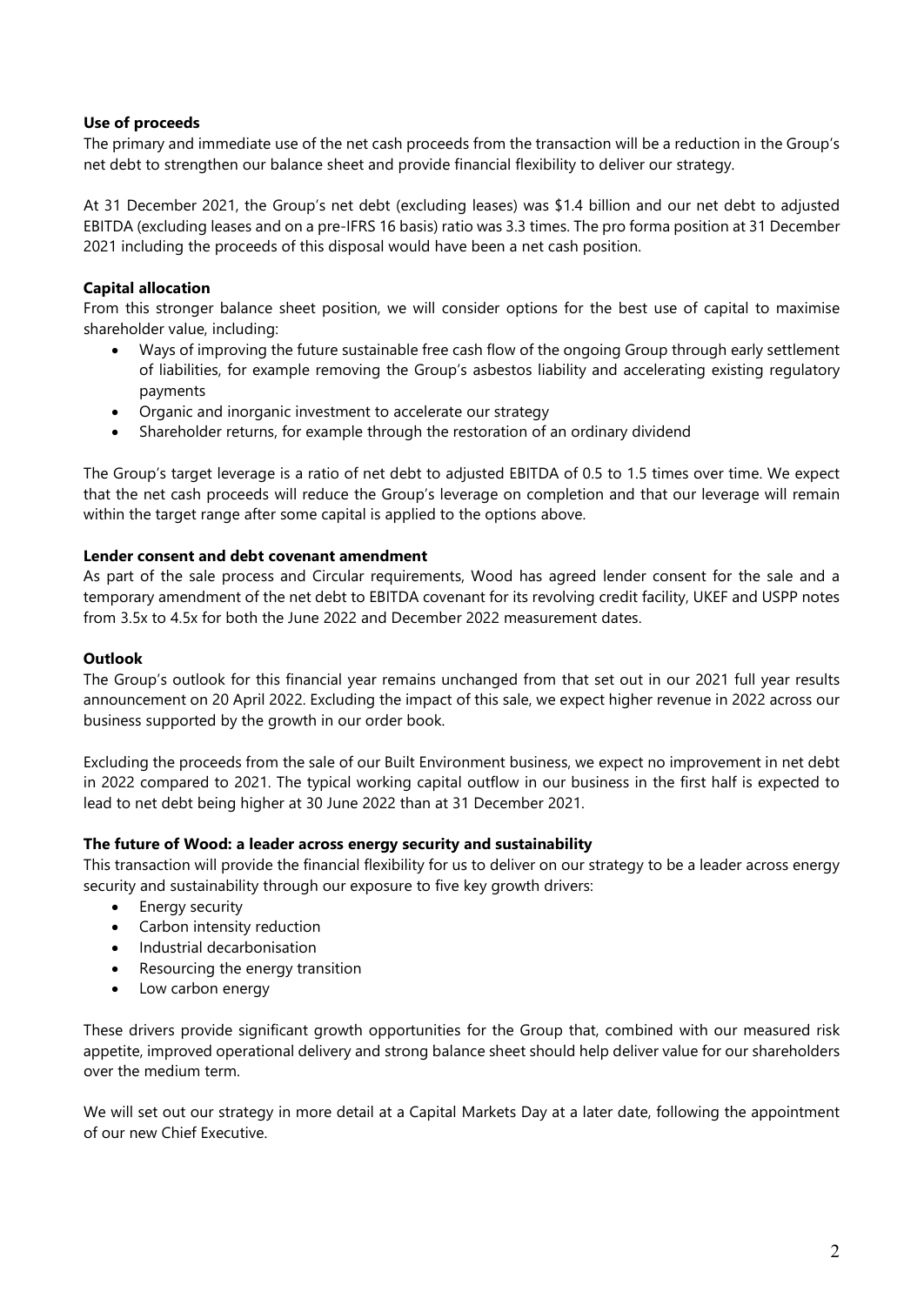## **Next events**

The transaction constitutes a Class 1 transaction under the Listing Rules and is therefore conditional upon, among other things, the approval of shareholders. A Class 1 Circular will be issued in due course, including a timetable for a General Meeting at which shareholder approval will be sought.

Wood's Annual General Meeting (AGM) will be held on 22 June 2022 and the Group will publish a trading update for the half year ending 30 June 2022 on 7 July 2022.

# **Conference call**

A conference call for investors and analysts will be held at 8:00am (UK time) this morning. The call will be webcast live at <https://edge.media-server.com/mmc/p/t2b66rro> and available as an audio-only conference call (UK: 0800 279 6619; International: +44 (0)207 192 8338), conference passcode 3328705.

It will subsequently be made available to listen on demand at [www.woodplc.com/investors](http://www.woodplc.com/investors) and a transcript will also be made available on our website.

#### **For further information:**

| Simon McGough, President, Investor Relations | +44 (0)7850 978 741 |
|----------------------------------------------|---------------------|
| Kevin Smith, Citigate Dewe Rogerson          | +44 (0)7710 815 924 |
| Holly Gillis, Citigate Dewe Rogerson         | +44 (0)7940 797 560 |

JP Morgan and Morgan Stanley acted as joint financial advisers to Wood on this transaction.

#### **JP Morgan**

Richard Perelman**,** Alex Bruce +44 (0)20 7742 4000

## **Morgan Stanley**

Tom Perry, Matthew Jarman +44 (0)207 425 8000

*The person responsible for arranging the release of this announcement on behalf of Wood is Martin McIntyre, Group General Counsel and Company Secretary.*

# **NOTES**

*Note 1: Based on an enterprise value of \$1.81 billion and a pre-IFRS 16 adjusted EBITDA of \$111 million including expected standalone costs for 2021. Excluding standalone costs, the pre-IFRS 16 adjusted EBITDA was \$121 million, and post IFRS 16, the adjusted EBITDA was \$149 million.*

*All references to \$ refers to US dollars.*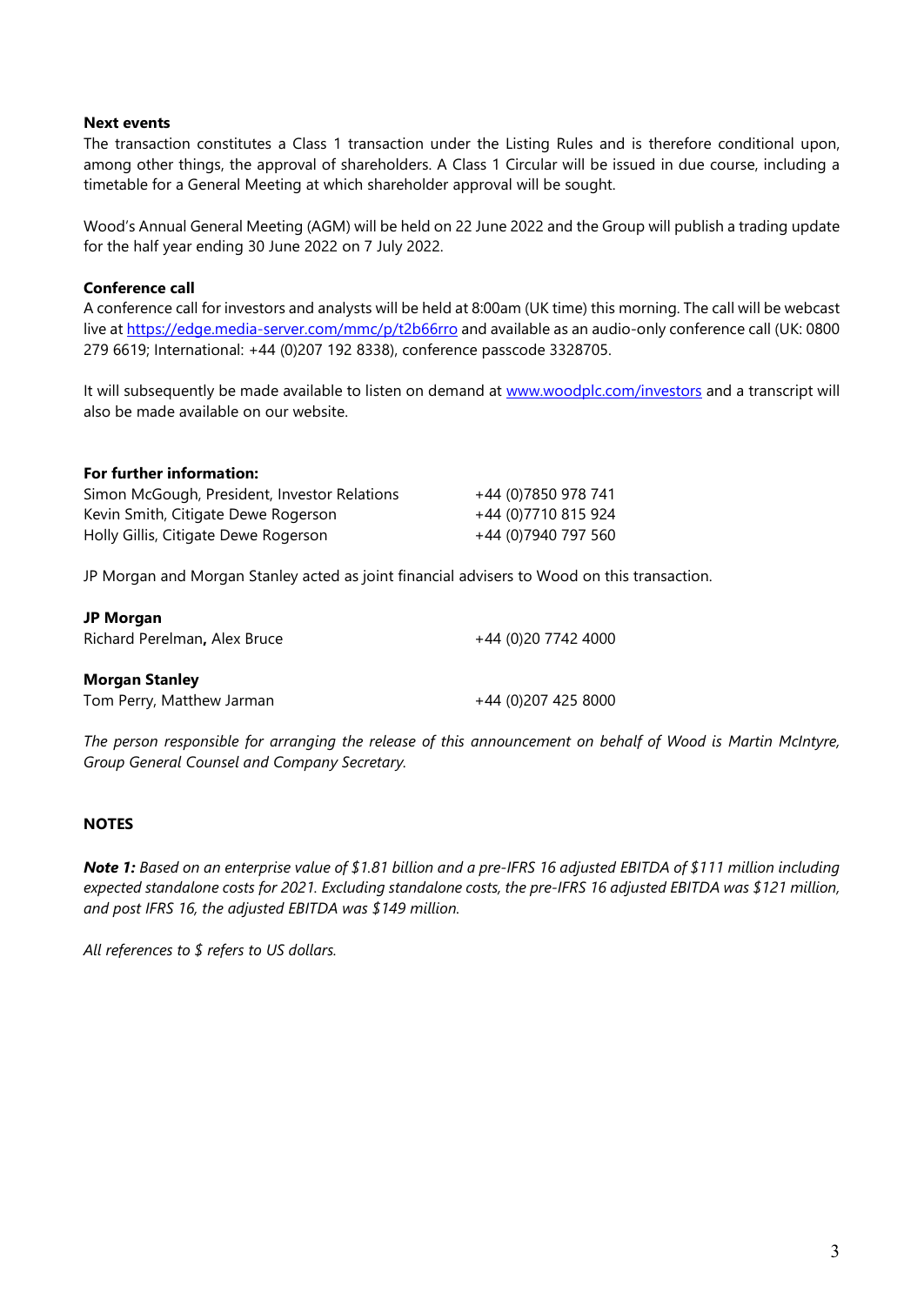## **FURTHER INFORMATION**

## **Information on Built Environment Consulting**

Built Environment Consulting is a leading environmental consulting and engineering services business that provides critical activities in a complex regulatory context, providing solutions for environmental risks, increased climate resilience, helping to build more sustainable infrastructure and improving mobility. It operates across the government, industrial, infrastructure, power, water, energy and mining markets, servicing clients along the whole asset life cycle, and helping them realise opportunities to make their assets safer and more productive. Built Environment Consulting has a track record of attractive growth including resilient performance through the Covid-19 pandemic.

Built Environment Consulting has over 100 offices predominantly in North America, with locations in the UK and elsewhere in Europe. The business faces end markets exposed to high growth trends, including greater ESG focus, the drive for sustainability and climate resilience, increasingly stringent regulatory standards and growth in infrastructure expenditure.

The business employs around 5,500 consultants and technicians and is led by a longstanding and experienced management team. Built Environment Consulting enjoys strong relationships with its customer base with around 80% of revenue from customers purchasing multiple service lines and around 90% of revenue being repeat business.

For the year ended 31 December 2021 Built Environment Consulting had revenue of \$1,236 million, operating profit of \$120 million, profit before tax of \$112 million and adjusted EBITDA of \$149 million, or \$121 million pre-IFRS 16.

As at 31 December 2021, Built Environment Consulting's gross assets were \$1,072 million.

The following individuals are deemed by Wood to be to be key to the operations of Built Environment Consulting:

- Joe Sczurko, Chief Executive Officer
- Grant Angus, Chief Financial Officer
- Lytle Troutt, President Resilient Environments

## **Details of the transaction**

On 1 June 2022, Wood and WSP entered a Share Purchase Agreement, pursuant to which Wood agreed, on the terms and subject to the conditions of the Share Purchase Agreement, to sell Built Environment Consulting to WSP. The total enterprise value payable by WSP for Built Environment Consulting is \$1.81 billion. The gross proceeds are subject to certain financial adjustments.

Prior to completion of the transaction, Wood will undertake a group reorganisation to achieve the separation of Built Environment Consulting from the remainder of the Wood Group by transferring certain assets that are currently part of Built Environment Consulting to the retained Wood Group, to be retained by Wood after completion, and transferring certain other assets currently part of the Wood to Built Environment Consulting.

The transaction is conditional upon various conditions, including the satisfaction (or waiver, where applicable) of the following:

- Approval of a resolution approving the transaction by shareholders at a general meeting of Wood
- Completion of the reorganisation
- Satisfaction of certain regulatory conditions

WSP has agreed to use its best endeavours to fulfil the regulatory conditions as soon as practicable and, in any event, on or before 1 March 2023.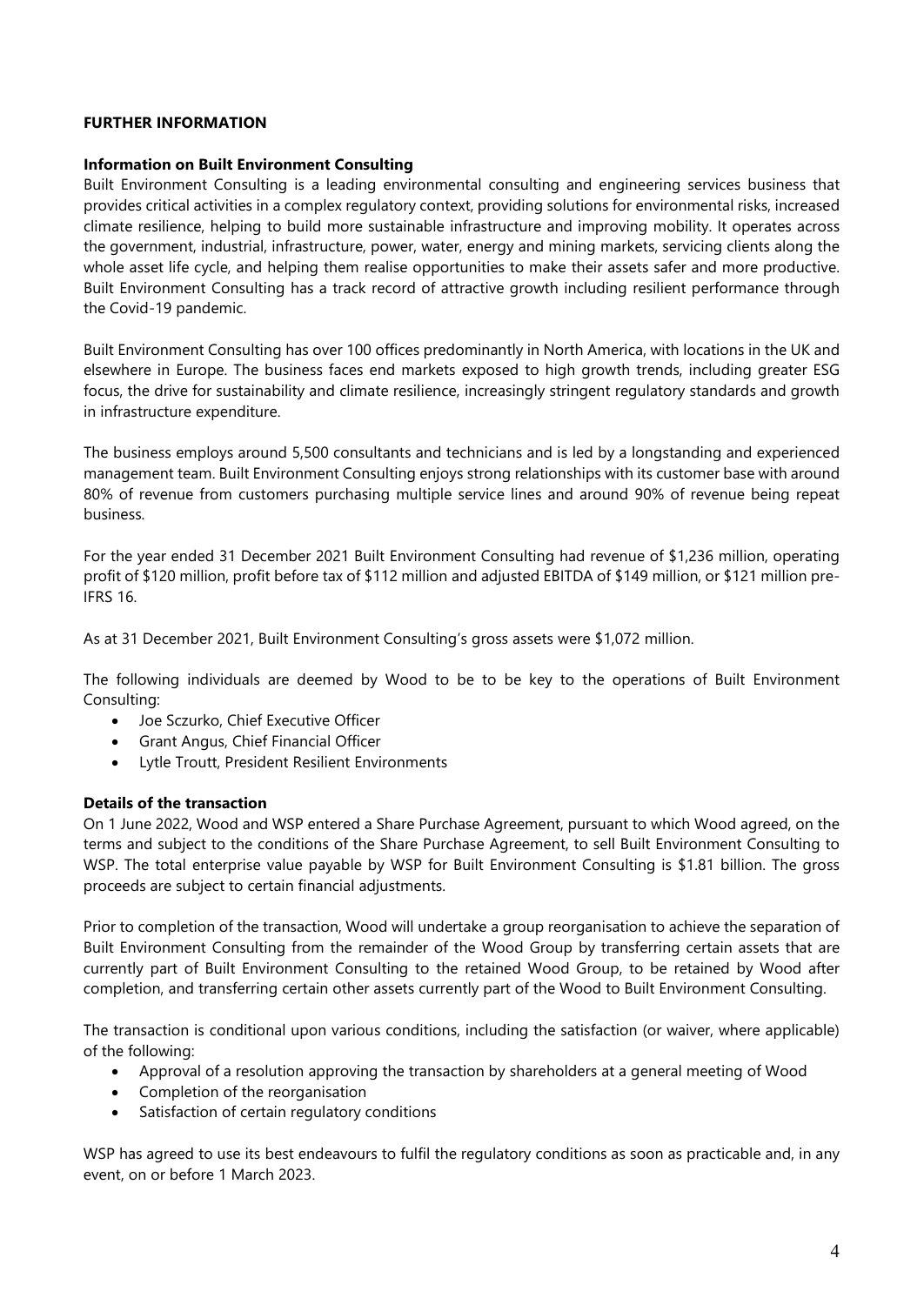The Board expects that, subject to the satisfaction and/or waiver (where applicable) of the conditions precedent to the transaction, completion will occur in the second half of 2022.

# *Important information regarding forward-looking statement*

*This announcement contains certain forward-looking statements with respect to the financial condition, strategies, objectives, results of operations and businesses of the Group and the Continuing Group, and certain plans and objectives of Wood with respect to the Continuing Group.*

*All statements other than statements of historical fact are, or may be deemed to be, forward looking statements. Forward looking statements are statements of future expectations that are based on management's current expectations and assumptions and involve known and unknown risks and uncertainties that could cause actual results, performance or events to differ materially from those expressed or implied in these statements. Forward looking statements include, among other things, statements concerning the potential exposure of the Group and the Continuing Group to market risks, statements as to accretion and statements expressing management's expectations, beliefs, estimates, forecasts, projections and assumptions, including as to future potential cost savings, synergies, earnings, return on average capital employed, production and prospects. These forward-looking statements are identified by their use of terms and phrases such as "anticipate", "aims", "believe", "could", "estimate", "expect", "goals", "hopes", "intend", "may", "objectives", "outlook", "plan", "probably", "project", "risks", "seek", "should", "target", "will", "would" and similar terms and phrases.*

*Forward looking statements are based on assumptions and assessments made by Wood in light of their experience and their perception of historical trends, current conditions, future developments and other factors they believe appropriate. By their nature, forward-looking statements involve risk and uncertainty, because they relate to events and depend on circumstances that will occur in the future and the factors described in the context of such forwardlooking statements in this Circular could cause actual results and developments to differ materially from those expressed in or implied by such forward-looking statements. Although it is believed that the expectations reflected in such forward-looking statements are reasonable, no assurance can be given that such expectations will prove to have been correct and readers are therefore cautioned not to place undue reliance on these forward-looking statements.*

*For a discussion of important factors which could cause actual results to differ from forward-looking statements in relation to the Group, refer to the 2021 Annual Report and Accounts*

*All forward looking statements contained in this announcement are expressly qualified in their entirety by the cautionary statements contained or referred to in this section. Readers should not place undue reliance on forward looking statements. Readers should specifically consider the factors identified in this announcement that could cause actual results to differ before taking any action in respect of the Transaction. All of the forward-looking statements made in this announcement are qualified by these cautionary statements.* 

*Each forward-looking statement speaks only as of the date it was made. None of Wood or the Group undertakes any obligation to publicly update or revise any forward looking statement as a result of new information, future events or otherwise except to the extent legally required, and, in particular, Wood will comply with its obligation to publish further updated information as required by law or by a regulatory authority and, in particular, its obligations under the Prospectus Rules, the Listing Rules and the Disclosure Guidance and Transparency Rules (as appropriate). In light of these risks, results could differ materially from those stated, implied or inferred from the forward-looking statements contained in this announcement.*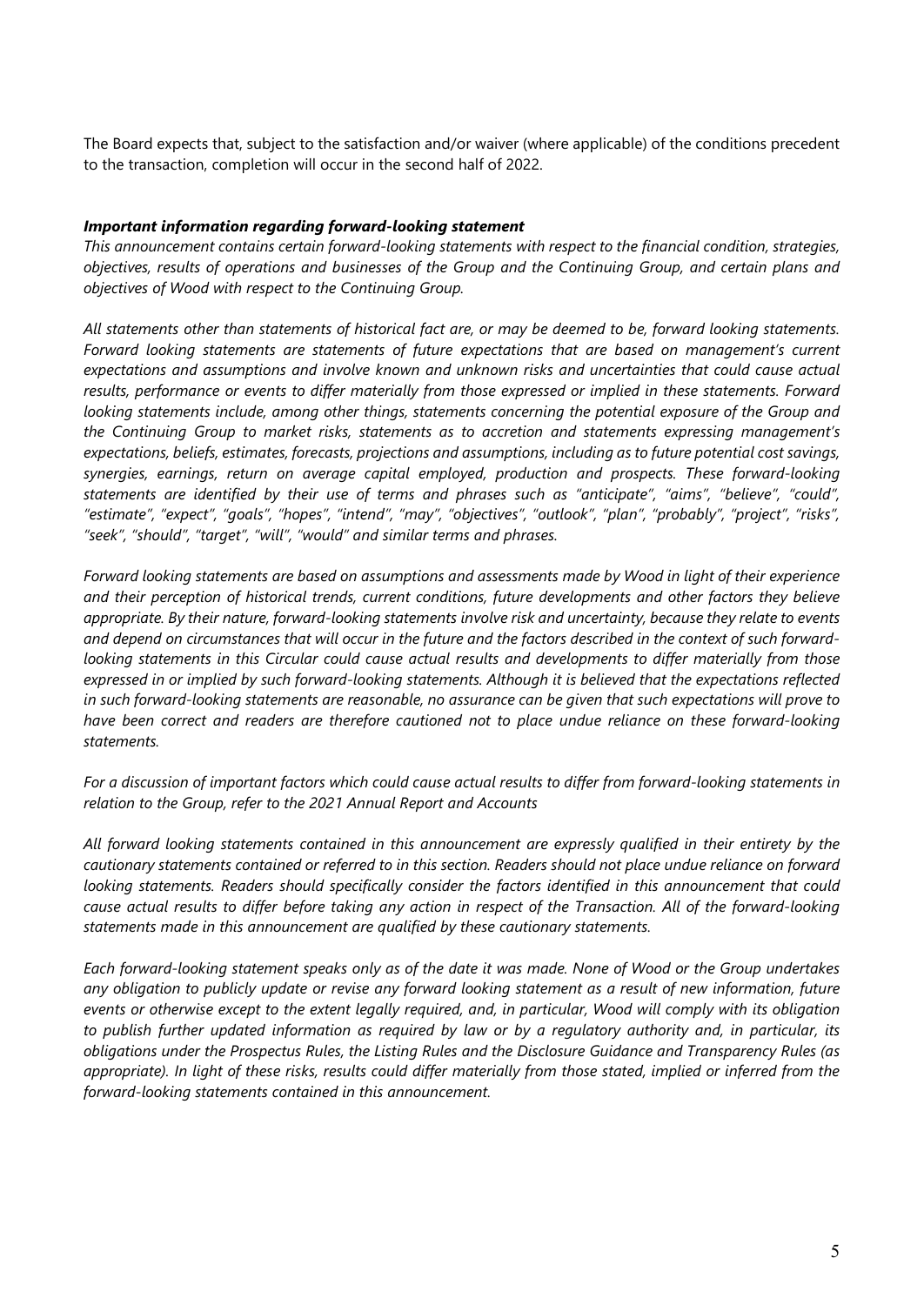## *Non-IFRS measures*

*In the ordinary course of the Group's report, Wood's directors and management use adjusted measures to evaluate performance, including "Adjusted EBITDA", "Adjusted EBITDA (on a pre-IFRS 16 basis)" and "Net Debt (excluding leases).*

*Adjusted EBITDA is earnings before interest, taxes, depreciation, and amortisation, including Wood's share of joint venture profits and excluding exceptional items, which has been calculated as set out above*

*Adjusted EBITDA (on a pre-IFRS 16 basis) is the Adjusted EBITDA stated before the impact of IFRS 16.*

*Net Debt (excluding leases) is total group borrowings less cash and cash equivalents.*

*Full details explaining how these measures have been calculated and reconciled to the historical financial information prepared in respect of Built Environment Consulting for the purpose of the Transaction will be set out in the circular that Wood will issue in due course.*

# *No profit forecasts or estimates*

*No statement in this announcement is intended as a profit forecast or estimate for any period.*

*No statement in this announcement should be interpreted to mean that earnings, earnings per share or income, cash flow from operations or free cash flow for the Group or the Continuing Group, as appropriate, for the current or future financial years would necessarily match or exceed the historical published earnings, earnings per share or income, cash flow from operations or free cash flow for Wood or the Continuing Group, as appropriate.*

# *No offer or solicitation*

*This announcement does not constitute or form part of any offer or invitation to purchase, otherwise acquire, subscribe for, sell, otherwise dispose of or issue, or any solicitation of any offer to sell, otherwise dispose of, issue, purchase, otherwise acquire or subscribe for, any security.*

## *Important information relating to financial advisers*

*J.P. Morgan Securities PLC, which conducts its UK investment banking business as J.P. Morgan Cazenove, is authorised in the United Kingdom by the Prudential Regulation Authority (the "PRA") and regulated by the FCA and PRA. J.P. Morgan Cazenove is acting as sponsor and financial adviser exclusively for Wood and no one else in connection with the Transaction and the matters set out in this announcement and will not regard any other person as its client in relation to the Transaction and will not be responsible to anyone other than Wood for providing the protections afforded to clients of J.P. Morgan Cazenove or its affiliates, or for providing advice in relation to the Transaction or any other matters referred to in this announcement. Apart from the responsibilities and liabilities, if any, which may be imposed on J.P. Morgan Cazenove by FSMA or the regulatory regime established thereunder or under the regulatory regime of any jurisdiction where the exclusion of liability under the relevant regulatory regime would be illegal, void or unenforceable, J.P. Morgan Cazenove and any person affiliated with it assumes no responsibility whatsoever for and makes no representation or warranty express or implied, in relation to the contents of this announcement, including its accuracy, completeness or verification or for any other statement made or purported to be made by it, or on its behalf and nothing contained in this announcement is, or shall be, relied upon as a promise or representation in this respect whether as to the past, present or future, in connection with Wood, or the Transaction. J.P. Morgan Cazenove and its respective subsidiaries, branches and affiliates accordingly disclaims to the fullest extent permitted by law all and any duty, responsibility and liability whether arising in tort, contract or otherwise (save as referred to above) which it might otherwise be found to have in respect of this announcement or any such statement or otherwise. Any reproduction or distribution of this announcement, in whole or in part, and any disclosure of its contents or use of any information contained in this announcement for any purpose other than considering the terms of the Transaction is prohibited.*